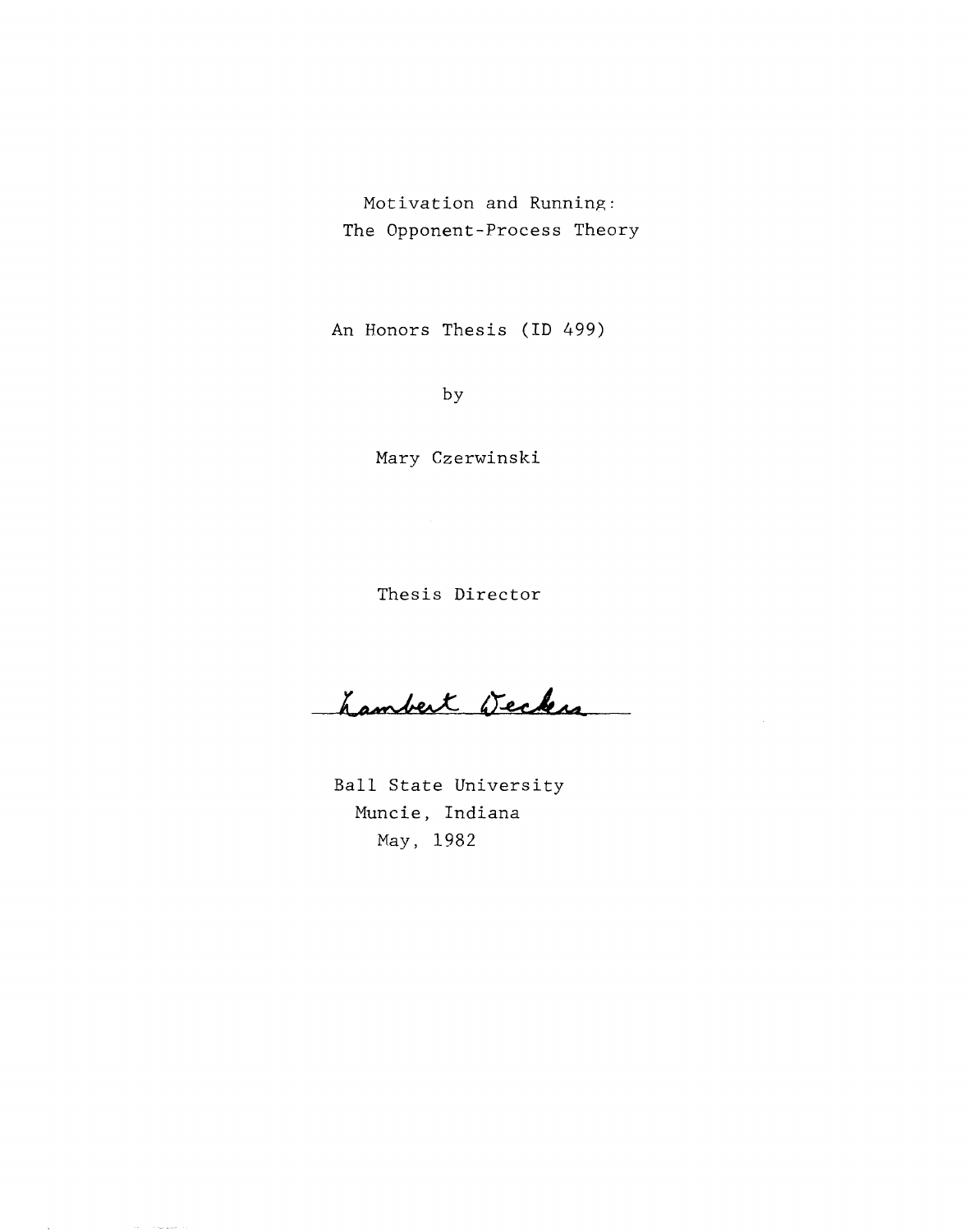page #1 .



There have been numerous studies conducted recently in an attempt to pinpoint the motivation behind why so many people run. Non-runners find it difficult to fathom running as being pleasant and enjoyable when it appears so demanding and painful. Some people, on the other hand, begin to show symptoms of addiction to running after they have practiced the passtime for a certain period. A day's run that is missed may cause a negative physiological or psychological state very similar to withdrawal symptoms from a drug. Solomon and Corbit (1974) have suggested the Opponent-Process Theory as characterizing human motivation to run. This theory proposes an opponent process being activated for every initial process, in an attempt to return the body to its neutral state. This process has been demonstrated to occur with drugs. Howley (1976) and Davis (1973) have shown that jogging will increase the level of norepinephrine in the body to as much as four times that of the body's normal level. Amphetamines, which stimulate the output of norepinephrine, have been known to be addicting for some time (Solomon and Corbit, 1974). Therefore, it is reasonable to assume that people can become addicted to running, and that the Opponent-Process Theory may be at work because of the chemical changes brought about by running and the reactions that take place inside the body.

Since norepinephrine appears to produce arousal and elation, it could be involved in the process that opposes the aversive process of running. The initial process-here, running and its accompanying aches and pains--is held to decrease in strength after many stimulations. This means that one could develop a tolerance to running. Conversely, the opponent process is assumed to begin more speedily and to grow in strength each time it is reactivated by the initial process, or running (Church, 1966). In this case, the opponent process would be the runners' "high" or the euphoric state so many runners experience.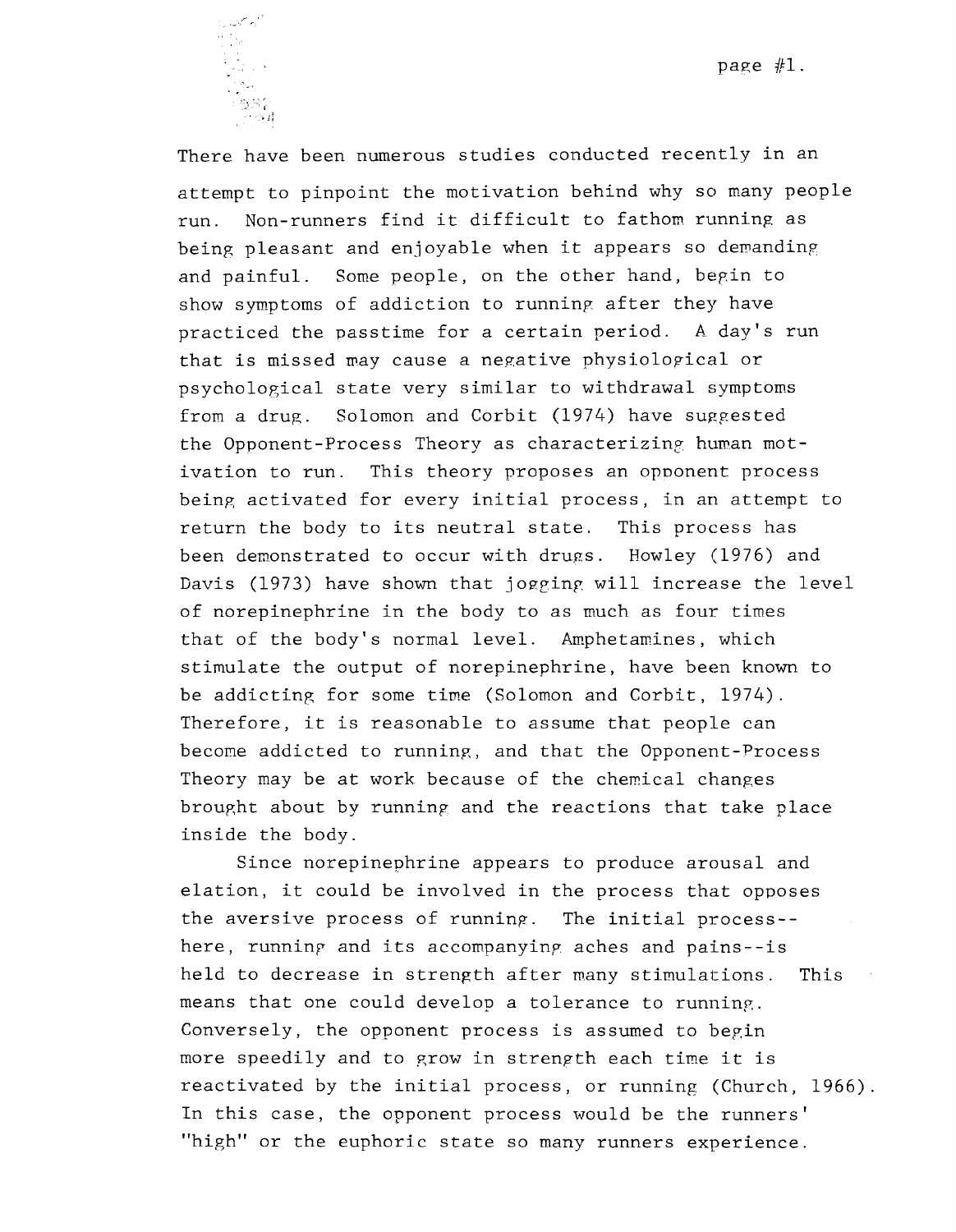The purpose of the present study is to investigate the Opponent-Process Theory of Motivation and to examine any relationship found between the model and the passtime of jogging. The model proposes an aversive "A" state which leads the runner away from a state of neutrality through experiencing the aches and pains of running. This A state triggers an oppoasing "B" state, ro the runner's "high", which is a euphoric feeling initiated by the body to cancel out the A state and return the body to the normal state. The model further suggests that time and repetition weaken the A state while strengthening the B state. Thus, predicted from this model are the following three hypotheses: 1) Elite or experienced runners will feel worse just prior to a day's run due to abstinence from their daily "fix" of running. 2) During the run, the novice runner would feel worse than the elite because his/her aversive A state (the aches and pains of running), is still stronger than the pleasurable high of the B state. The elite runners should only feel a small amount of discomfort when running due to their strengthened opponent B state and built tolerance to running, or weakened A state. 3) The experienced runners would be subject to a euphoric state after completing their run, and that this state should be lengthier and stronger than any similar state experienced by the novice runners.

### Method

A questionnaire was used to assess descriptions of the strength of the proposed opposing states for the runners. Fifteen questionnaires were distributed to a jogging class inperson and completed during the class session, while 31 were sent to chosen runners through Campus Mail. These were then completed by the subjects and returned through the mail.

Our sample of runners consisted of two classes: novice and elite. The novice runners were participants in a PEG 113 jogging class, and were defined as having run for less than six months, for three or less days per week. The elite runners were chosen due to their participation in a Ball State Intramural Cross Country Meet, and were defined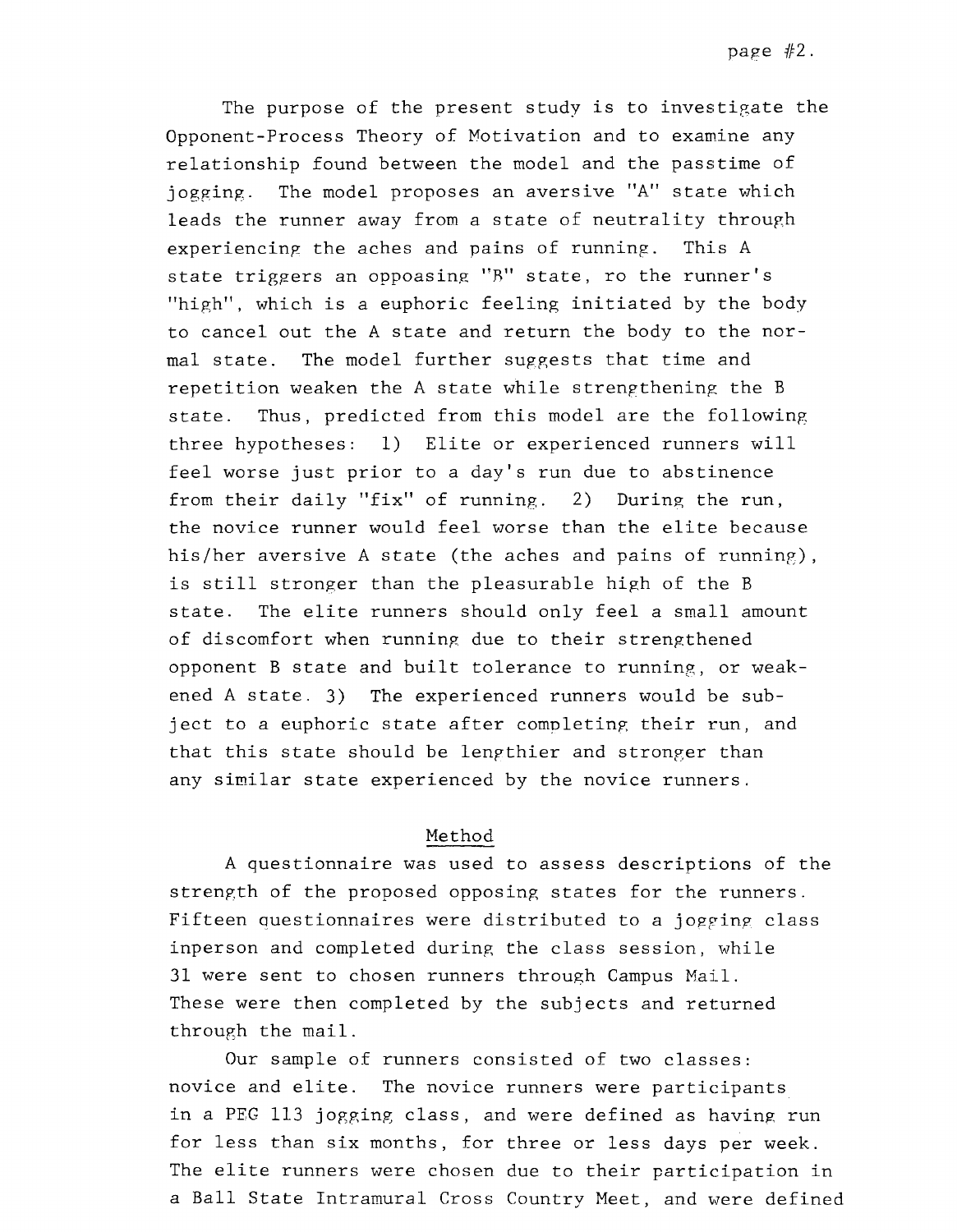as having run for six months or more for at least three days per week.

The novice group was comprised mainly of 18-21 year-olds,and there were 9 females and 7 males. The novice median weight was between 125 and 150 lbs. The median height was within the 5'6" to 6' range. The elites had 12 males and only 2 females in their group. They were older, varying from 21 to 46 years of age, and somewhat heavier, the median weight being within the 150-175 lb. range. The median height, however, was equal to that of the novice group.

#### Results

An exact 50% of the questionnaires mailed out were returned completed (elites). The questionnaires were then examined for the states before, during and after the run of each subject, (questions 9, 10, and 11 on the questionnaire). T-tests significant to the .05 level of confidence were used to test for any significant differences between the two groups.

Prior to their day's run, the novice group was found to feel significantly less pleasant on three measures than the elite group. The novice runners scored closer to the negative poles of these three word pairs: exhilaratedpainful, alert-drowsy, and happy-depressed.

------Insert Table 1.-------

No significant differences were found when attempting to assess the runner's experiences while they ran. However, the elite group mean responses indicated their runs to be much more toward the positive pole of the adjective pairs, except for the alert-drowsy measure. (This was not a sig nificant difference.)

### ------Insert Table 2.------

Again, the same phenomenon occurs with the comparison of the elites and novice after they have run. The novice group scored closer to the negative poles for all word pairs, except the alert-drowsy measure. (Again, not a significant difference.)

-------Insert Table 3.------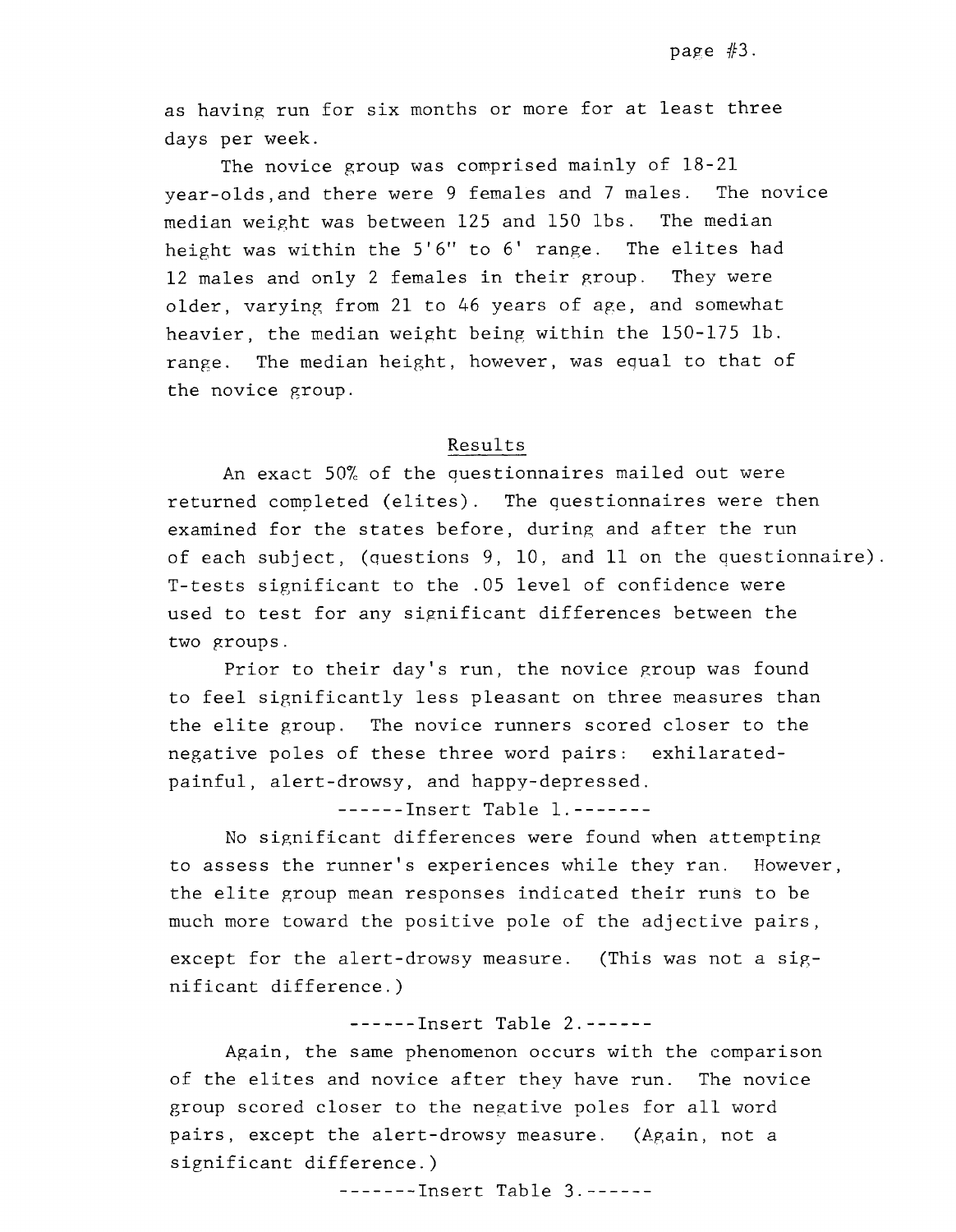The novice group generally felt the aftereffects of their run from 1-3 hours, while the elite group usually reported an afterstate lasting for 2-3 hours. (See Table 4.).

In reference to missing a day's run, the median response for the novice group was "fat" with "guilty" marked equally as often. The elite group's median responses to the same question were "anxious" and "tired". (See Table 4.). Both the elite and the novice runners stated that missing a day's run is sometimes preferable to running that day, and both groups find that they experience much less pain now than when they first began to run. The novice group labels the feeling they receive after finishing a run as a strong feeling, but the elite runners more often label this feeling as very strong. Both grouns replied that missing a run does not affect them as much as running itself affects them.

------Insert Table 4.------

Both groups preferred the feeling that occurs after finishing a run to the actual running itself. Both groups also agree that the longer they run, the better they feel and the longer this sense of well-being lasts after finishing their run.

### Discussion

Our results have shown that there is little signigicant difference in how the runners, both novice and elite, view the states that have been assumed to comprise the Opponent-Process. Both the novice and the elite seemed to feel fairly comfortable just prior to their run, with the novice group feeling sifnificantly less comfortable on three measures, as shown in Table 1. Predicted from the model, the elite runners should have felt worse at this time due to abstinence from running before they set off on their daily run. However, the discomfort the novice group was experiencing before their run could be explained in terms of their dread of the pain they know they are about to engage in during the run. This possibility should be examined in any further testing of the model.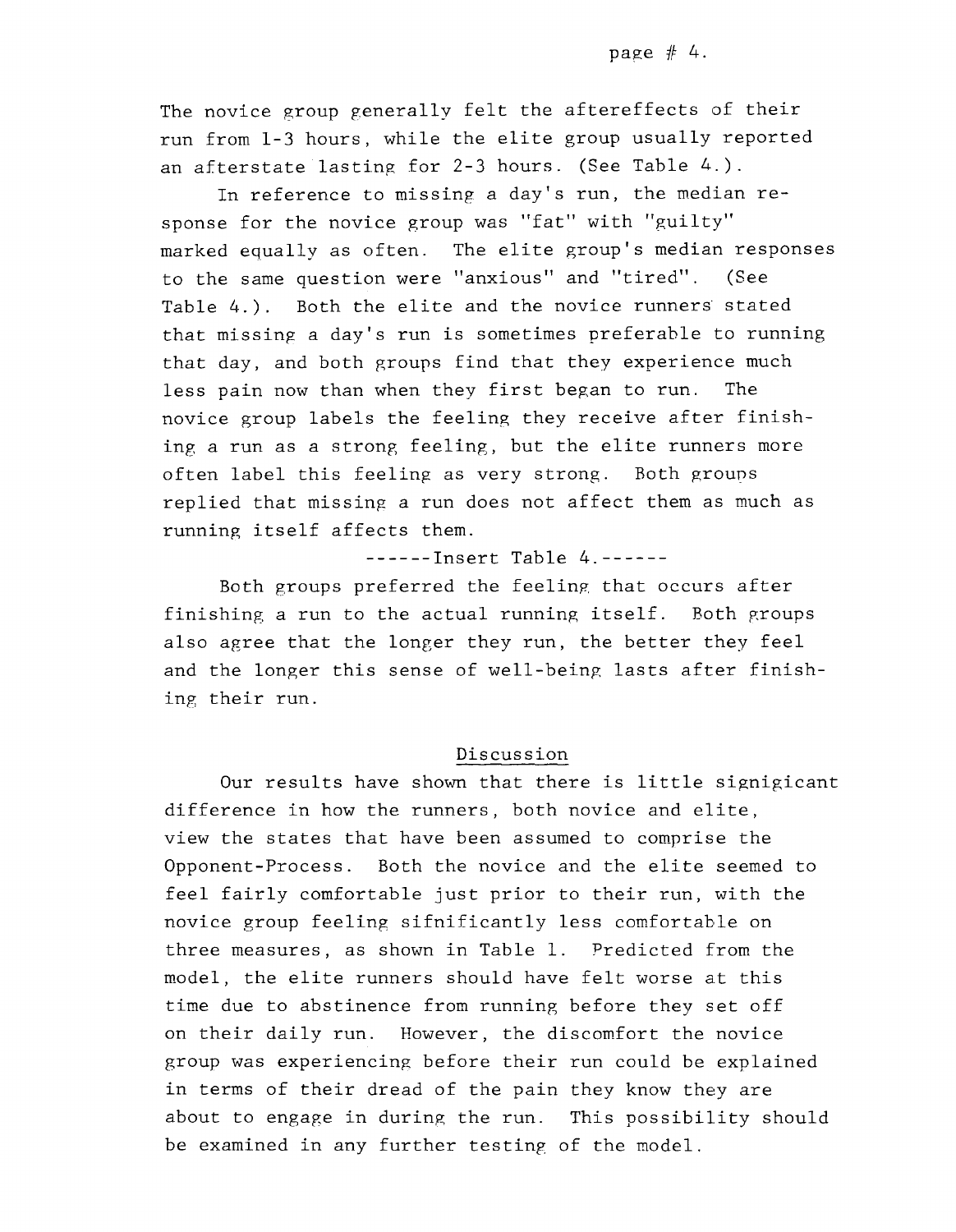Also hypothesized was that during the run, the novice runner would feel worse than the elite because his aversive A state (the aches and pains of running) is still stronger than the pleasurable high of the B state. Also, the elites should feel only a small amount of discomfort when running: due to their strengthened opponent B state and built tolerance to running. Again, however, both groups seem to show no significant differences in the amount of pleasure or pain they experience while running. Perhaps the elites run harder and longer to fight their tolerance and yet increase their norepinephrine levels, or their B states. Or perhpas the elite runners run faster, due to physical conditioning, and therefore endure equal amounts of pain as do the novice runners. Both these points should be tested before rejecting the Opponent-Process Theory.

When the run is over, the Opponent-Process model would predict the elite group to experience a euphoric state for a longer temporal period and it should be a stronger feeling than that experienced by the novice group. Observable in Table 3. is the fact that while there is no significant difference in the quality of the B state for the two groups, a difference in the intensity and duration could very well be at work. Table 4. shows the differences between the two groups of runners in regard to these two measures in questions  $#13$  and  $#17$ . The mean response concerning the duration of the B state was 2-3 hours for the elite group, and only 1-3 hours for the novice group. Ouestion  $#17$  shows the mean response qualifying the intensity of the B state as "very strong" for the elites and only "strong" for the novice group. Therefore, the B state is stronger and longer in duration for the elite runners than for the novice runners. This supports the model.

Altogether, there is intermittent and sparse evidence supporting the three hypotheses stated at the beginning of this experiment. Ambiguity in some of the auestions in the questionnaire may have caused some problems, and also the low rate of return could have contributed to the problem. Further investigations into this area perhaps could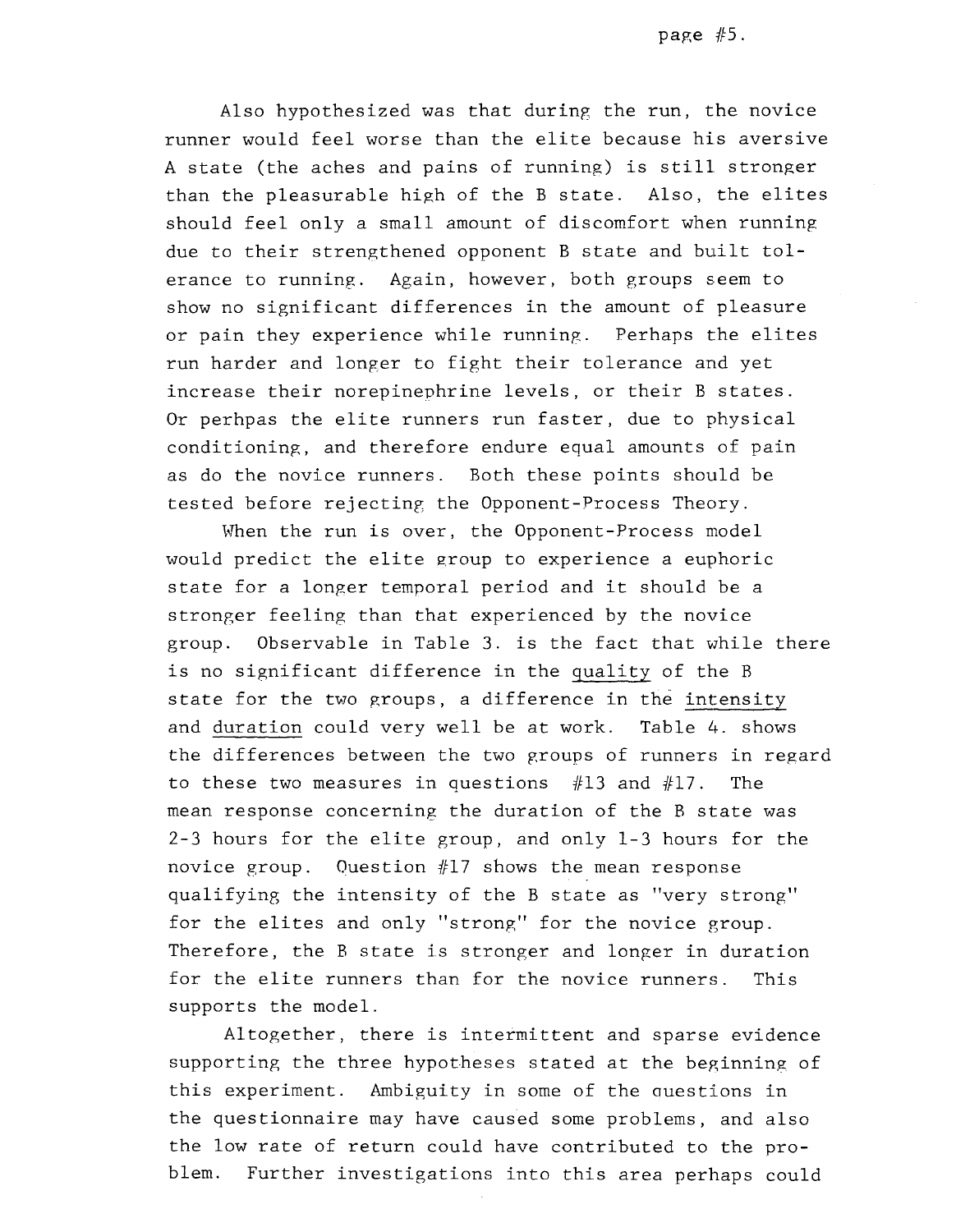$\bar{z}$ 

could find a way around using the Semantic Differential, which seemed to be difficult for the runners to answer, since their experiences depend on so many different variables, (e.g. the speed they run, how many miles covered, personal problems, the weather, etc.).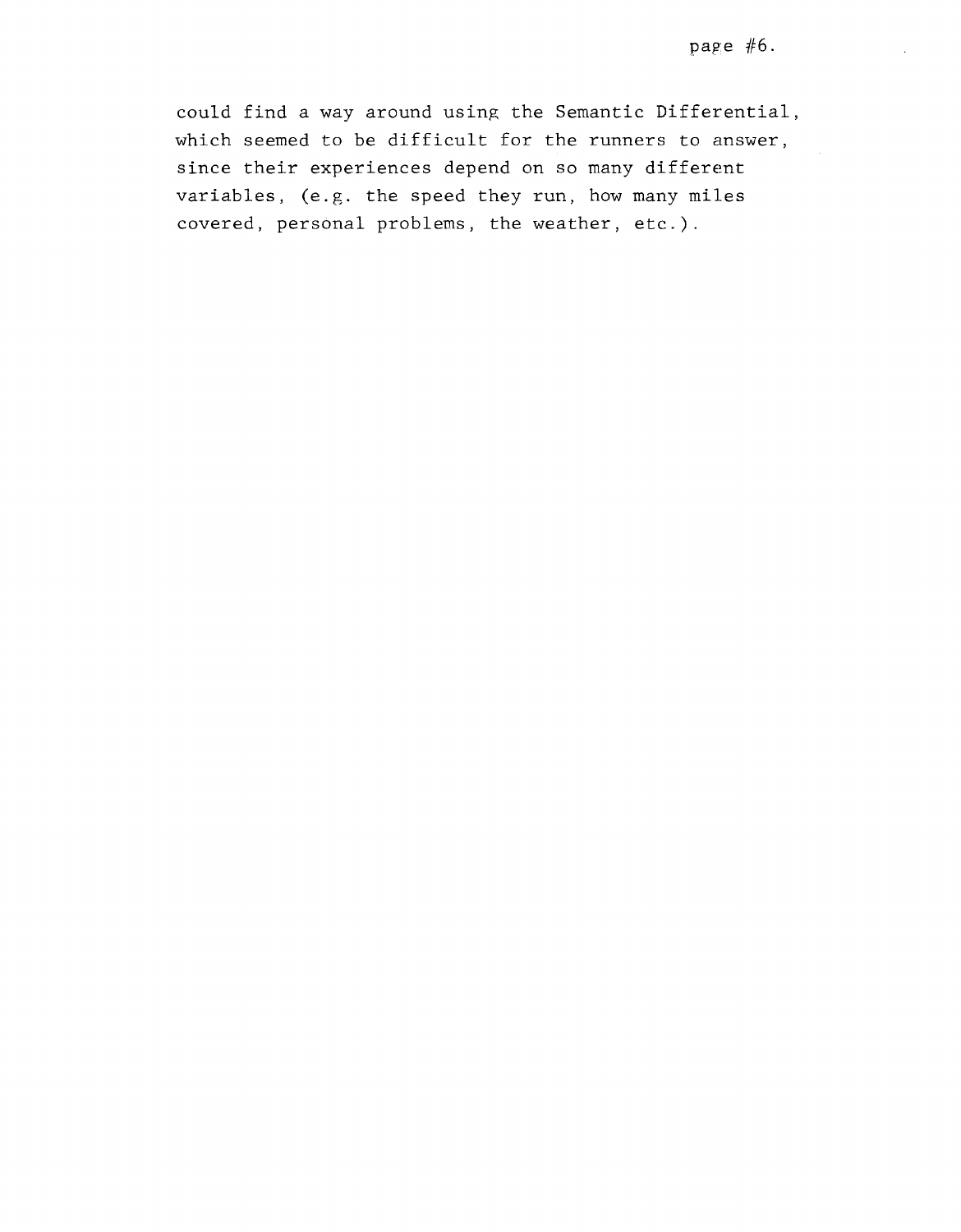# Table 1.

## Feelings Prior to Running

 $\mathcal{L}^{\mathcal{L}}(\mathcal{L}^{\mathcal{L}}(\mathcal{L}^{\mathcal{L}}))$ 

## MEANS

|                     | Novice | Elite  | t-values |
|---------------------|--------|--------|----------|
|                     |        |        |          |
| pleasant-unpleasant | 3.625  | 3.1538 | 1.04     |
| exhilarated-painful | 3.56   | 2.62   | $2.59*$  |
| enjoyment-boredom   | 3.68   | 2.78   | 1.96     |
| energized-exhausted | 3.56   | 2.64   | 1.78     |
| relaxed-tense       | 3.12   | .08    | $-.14$   |
| alert-drowsy        | 4.18   | 1.43   | $2.48*$  |
| happy-depressed     | 3.56   | 1.27   | $2.30*$  |

\*p .05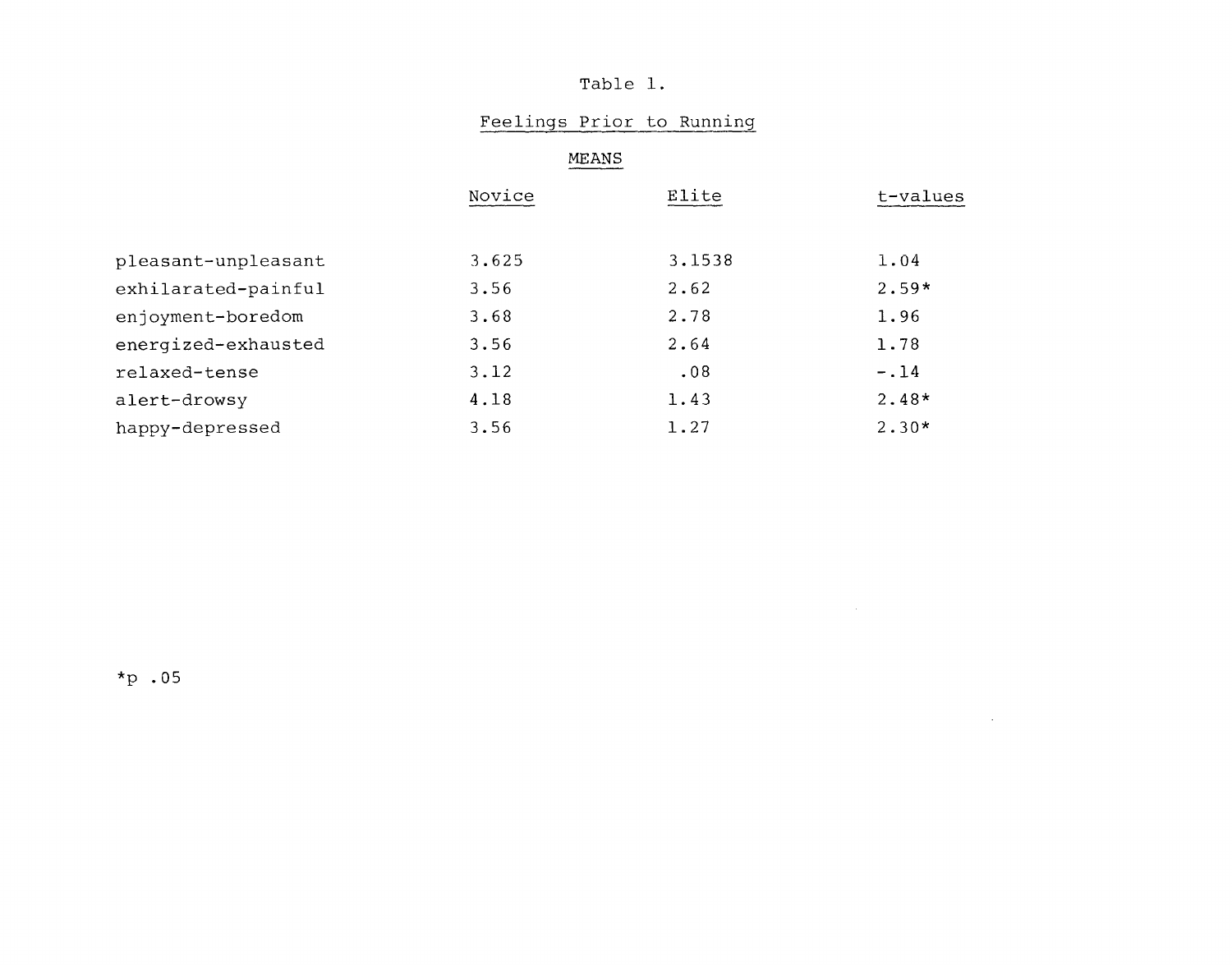# Table 2.

# Feelings During Running

 $\sim$ 

HEANS

|                     | Novice | Elite | t-values |
|---------------------|--------|-------|----------|
|                     |        |       |          |
| pleasant-unpleasant | 3.05   | .05   | .118     |
| exhilarated-painful | 3.93   | .47   | .792     |
| enjoyment-boredom   | 3.05   | .39   | .7919    |
| energized-exhausted | 3.37   | 2.58  | .155     |
| relaxed-tense       | 3.33   | 2.5   | 1.463    |
| alert-drowsy        | 2.12   | 2.21  | $-.2225$ |
| happy-depressed     | 3.06   | 2.61  | 1.10     |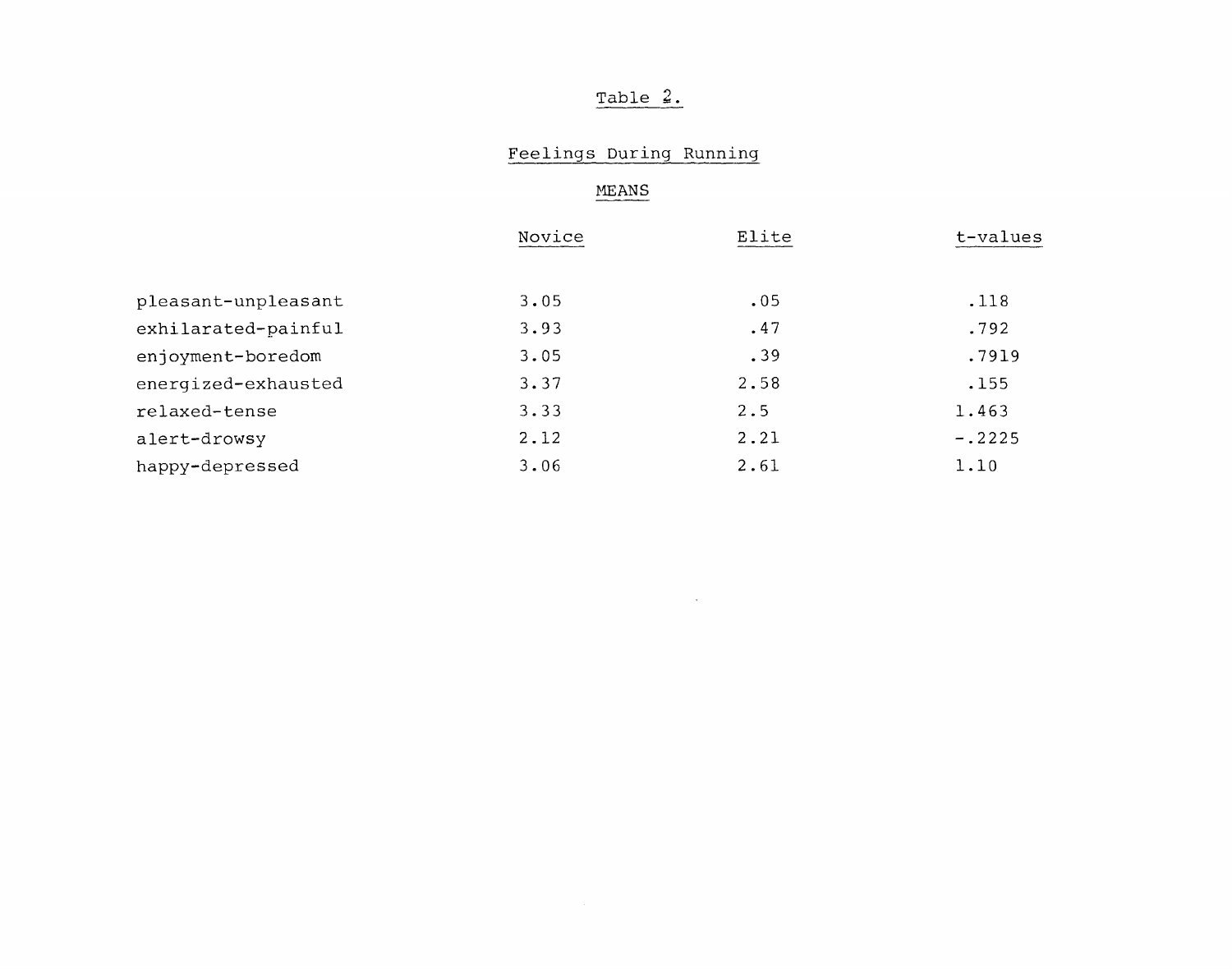## Table 3.

### Feelings After Running

MEANS

|                     | Novice | Elite       | t-values |
|---------------------|--------|-------------|----------|
| pleasant-unpleasant | 2.06   | 1.71        | .845     |
| exhilarated-painful | 2.75   | $2 \cdot 0$ | 1.27     |
| enjoyment-boredom   | 2.0    | 1.71        | .90      |
| energized-exhausted | 2.37   | 2.0         | .559     |
| relaxed-tense       | 1.75   | 1.538       | .736     |
| alert-drowsy        | 1.75   | 2.214       | 1108     |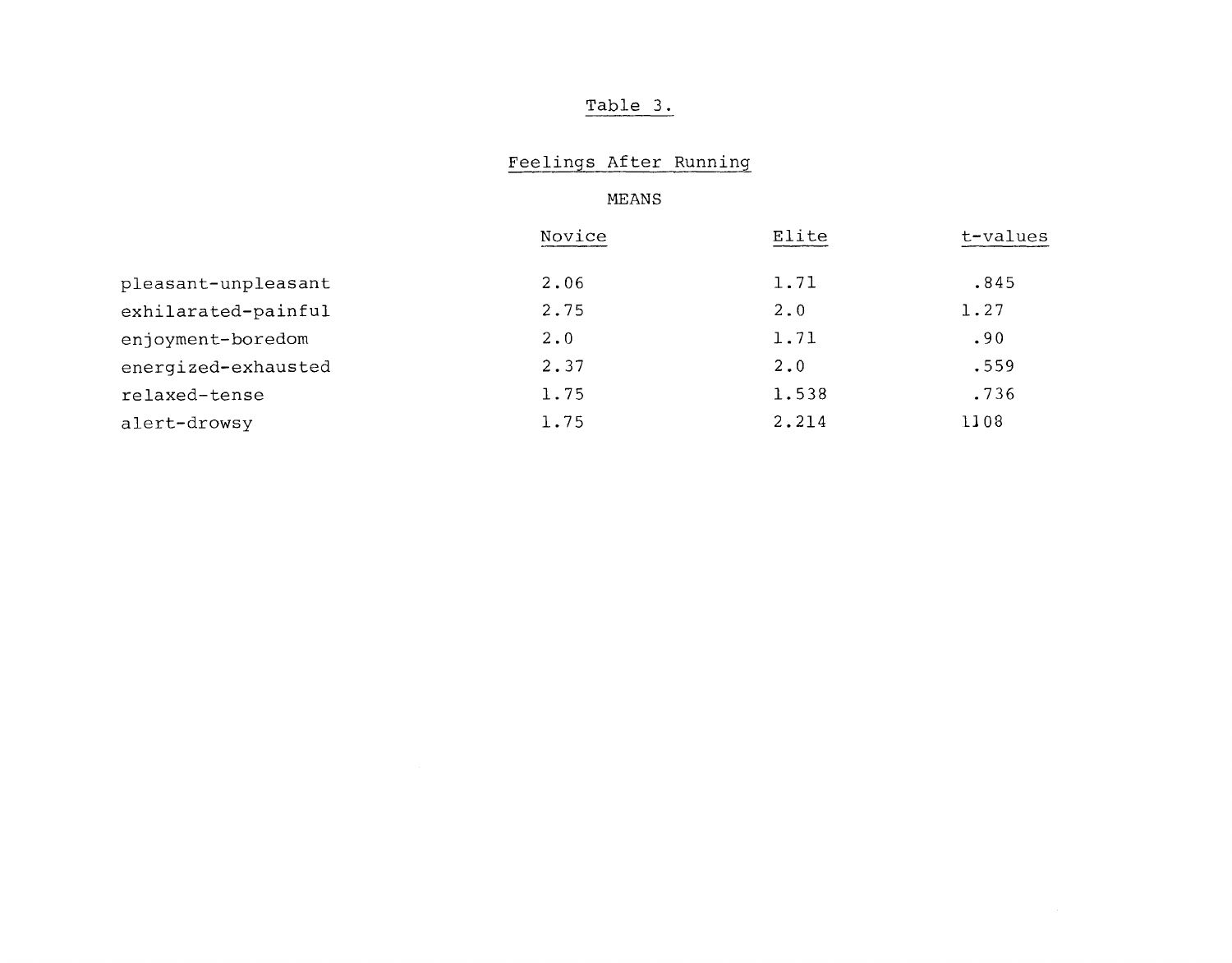# Table **4.**

### Feelings of Novice and Experienced Runners

Median Answers

| Question $#$ | Novice                                        | Elite                              |
|--------------|-----------------------------------------------|------------------------------------|
| 12)          | $28.57\%$ (fat)<br>28.57% (guilty)            | 20% (anxious)<br>$20\%$ (tired)    |
| 13)          | $33\%$ (1-2 hrs.)                             | $33\%$ (2-3 hrs.)                  |
| 14)          | 53% (sometimes)                               | 53% (sometimes)                    |
| 15)          | 82% (less than when<br>first started running) | 98% (less than<br>when first began |
| 16)          | 53% (stronger)                                | 67% (stronger)                     |
| 17)          | $67\%$ (strong)                               | 53% (very strong                   |
| 18)          | $34\%$ (weaker)                               | 40% (weaker)                       |
| 19)          | $75%$ (Agree)                                 | $53.84\%$ (Agree)                  |
| 20)          | 93.3% (Agree)                                 | $92.85%$ (Agree)                   |
| 21)          | $81.25%$ (Agree)                              | $85.72\%$ (Agree)                  |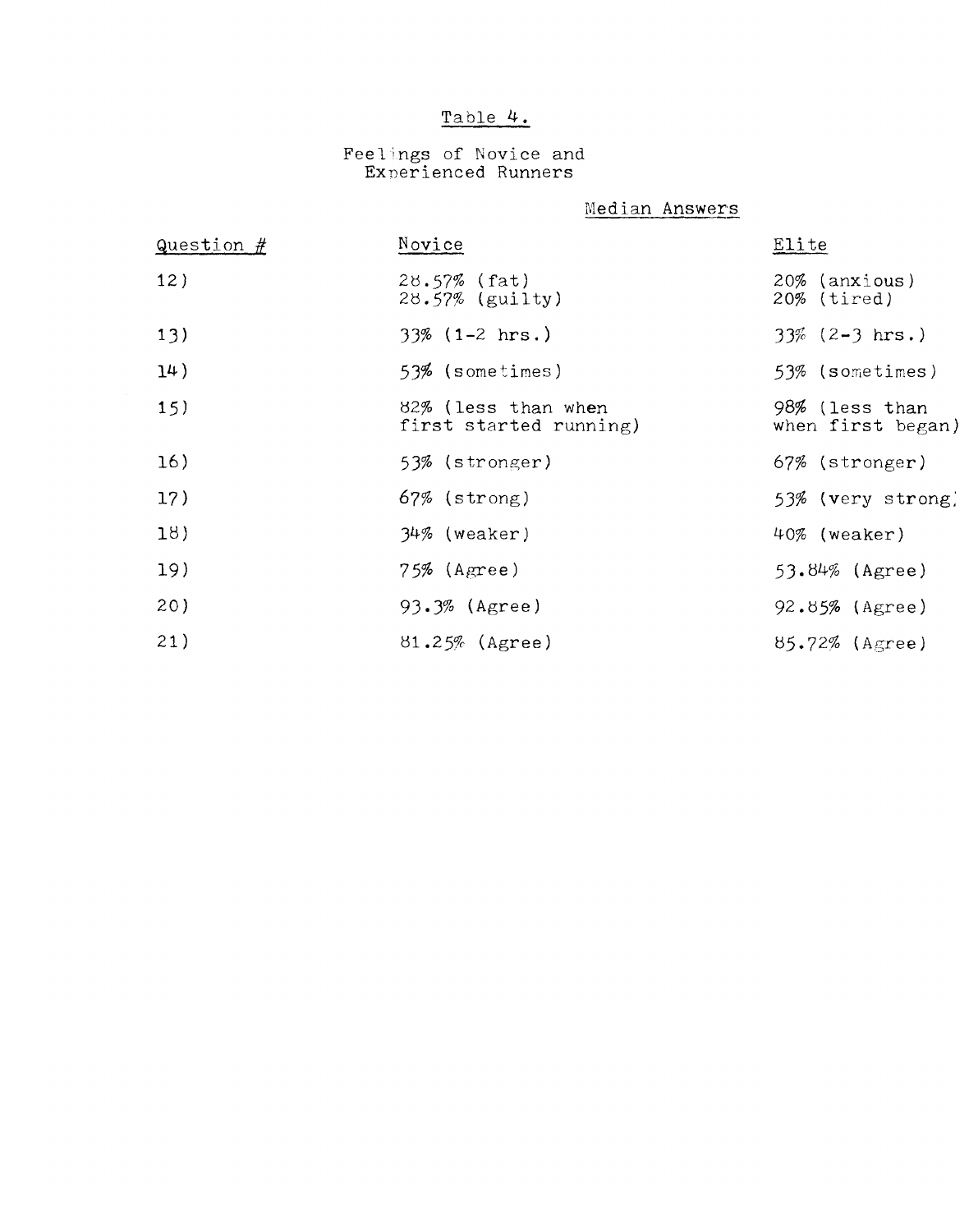### Bibliography

1) Howley, E.T. "The effect of different intensities of exercise on the excretion of epinephrine and norepinephrine." Medicine and Science in Sports, 1975, p.7

2) Schildkraut, J.J. and Kety, S.S., 1967, Science, vol. 156, p. 21

J) Solomon, R.L. and Corbit, J.D. ,"Opponent-Process Theory of Motivation--Cigarette Addiction." Journal of Abnormal Psychology, vol. 81(2), p. 158-171

4) Solomon, R.L. and Corbit, J.D., "Temporal Dyanmics of Affect." Psychology Review, vol. 81, p. 119-145

5) Thorp, G.D. "The role of glucocorticords in exercise." Medicine and Science in Sports, 1975. p. 7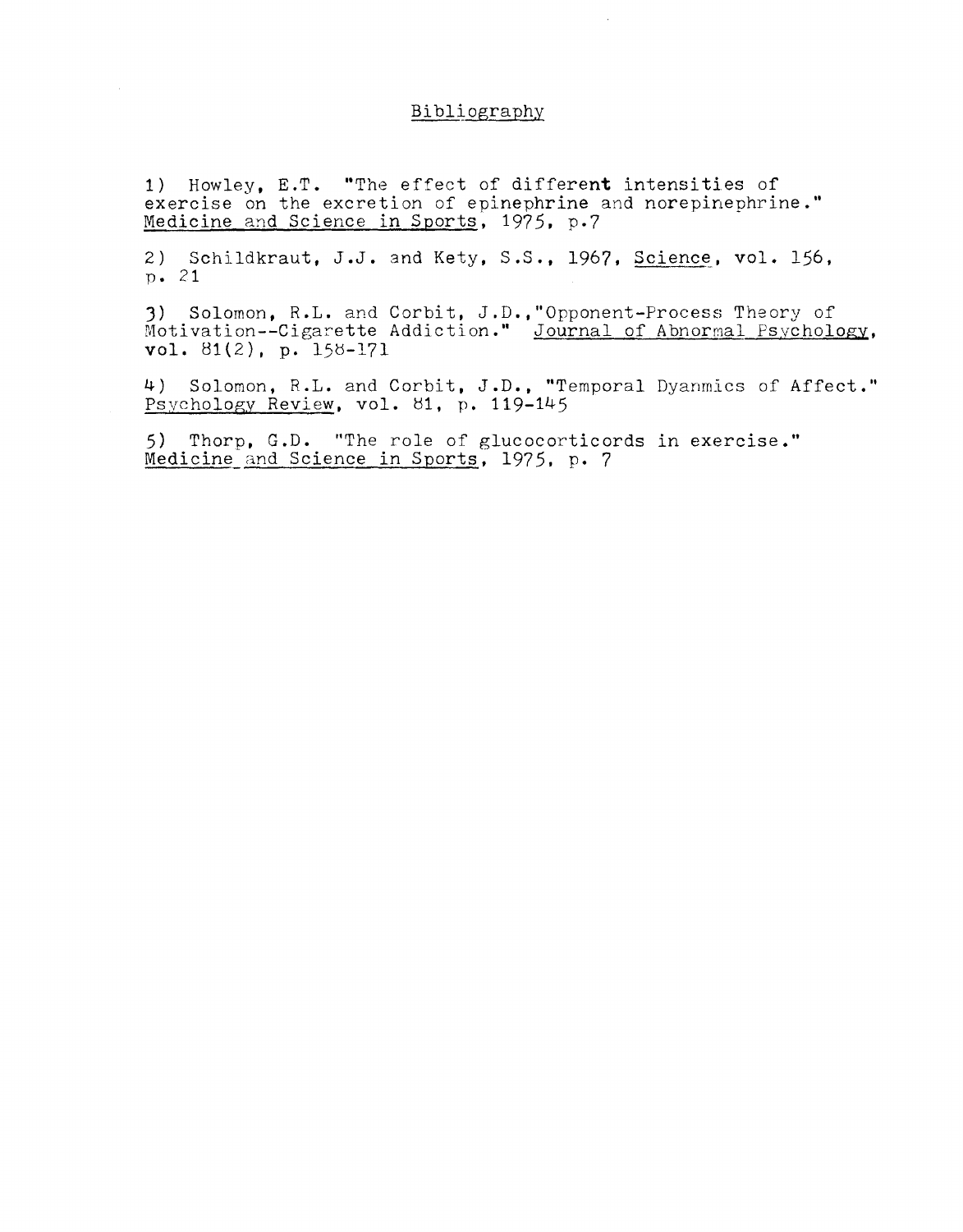#### RUNNING SURVEY

#### MOTIVATION RESEARCH STUDY

The followung survey is merely to gain information about you and your running experiences that are relevant to the study. Please answer all questions that apply to you and rest assured that the information will be totally confidential.

1. What is your age?

-

-

2. How tall are you?

3. What is your weight?

4. Sex: Female Male

5. Which time period comes nearest to describing how long you have been running regularly? a) 1 month b) 3 mo.'s c) 6 mo's d) 1 year e) 2 years or more.

6. On the average, how many days per week do you run? a) 2 or 3 b) 4 or 5 c) 6 or 7.

7. How many minutes per day do you run? a) 20-30 b) 30-40 c) 40-50 d) 50 or more.

8. Do you enjoy your day's run? a) never b) rarely c) sometimes d) usually e) always.

9. How do you feel PRIOR to your run?

pleasant unpleasant 1 2 3 4 5 6 7 exhilarated painful 1 2 3 4 5 6 7 joy boredom 1 2 3 4 5 6 7 energized exhausted 1 2 3 4 5 6 7 relaxed tense 1 2 3 4 5 6 7 alert drowsy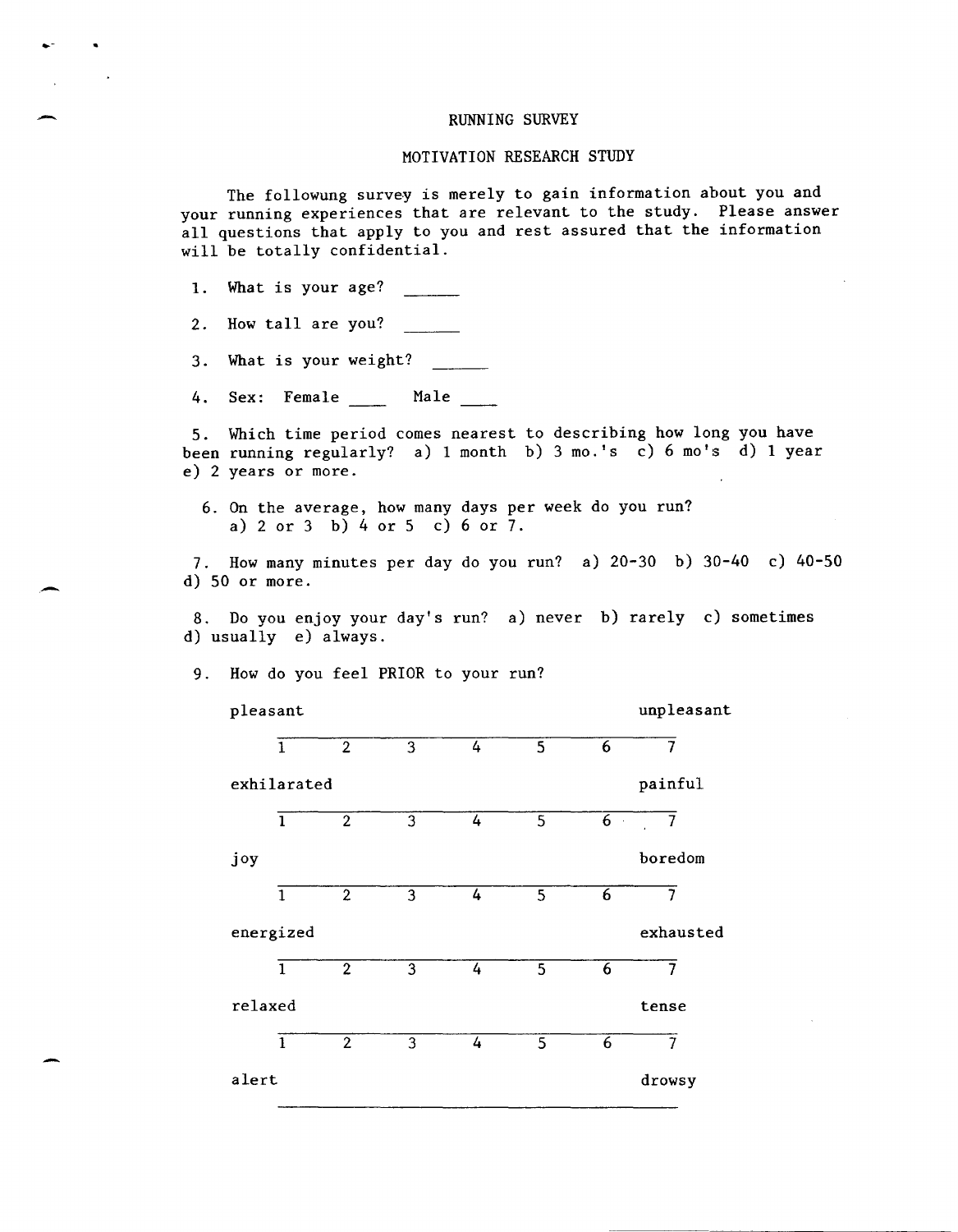